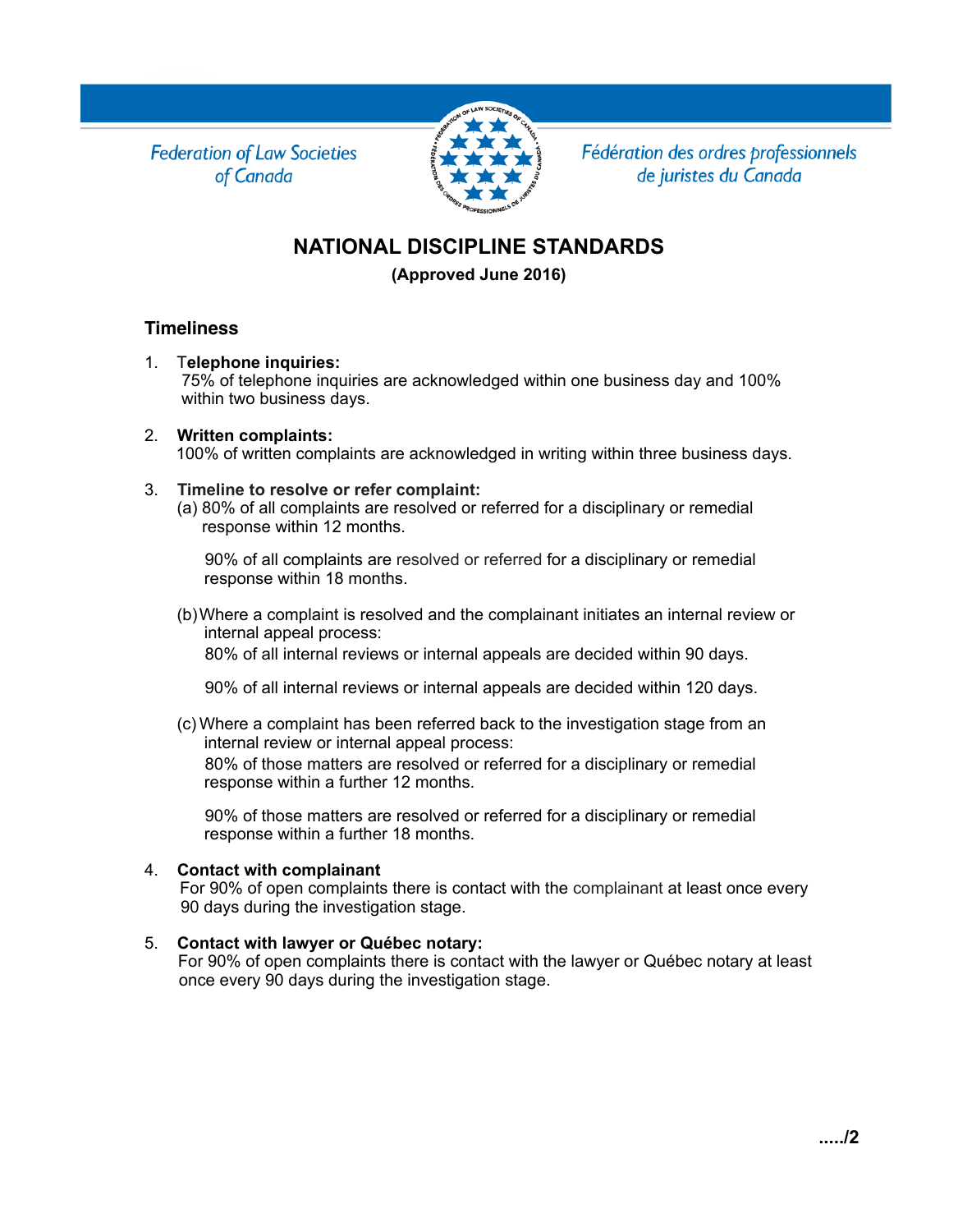# **NATIONAL DISCIPLINE STANDARDS**

#### **(Approved June 2016)**

#### **Hearings**

6. 75% of citations or notices of hearings are issued and served upon the lawyer or Québec notary within 60 days of authorization.

 95% of citations or notices of hearings are issued and served upon the lawyer or Québec notary within 90 days of authorization.

7. 75% of all hearings commence within 9 months of authorization.

90% of all hearings commence within 12 months of authorization.

- 8. Reasons for 90% of all decisions are rendered within 90 days from the last date the panel receives submissions.
- 9. Each law society will report annually to its governing body on the status of the standards.

#### **Public Participation**

- 10. There is public participation at every stage of discipline; e.g. on all hearing panels of three or more; at least one public representative; on the charging committee, at least one public representative.
- 11. There is a complaints review process in which there is public participation for complaints that are disposed of without going to a charging committee.

#### **Transparency**

- 12. Hearings are open to the public.
- 13. Reasons are provided for any decision to close hearings.
- 14. Notices of charge or citation are published promptly after a date for the hearing has been set.
- 15. Notices of hearing dates are published at least 60 days prior to the hearing, or such shorter time as the pre-hearing process allows.
- 16. There is an ability to share information about a lawyer or Québec notary who is a member of another law society with that other law society when an investigation is underway in a manner that protects solicitor-client privilege, or there is an obligation on the lawyer or Québec notary to disclose to all law societies of which he/she is a member that there is an investigation underway.
- 17. There is an ability to report to police about criminal activity in a manner that protects solicitor/client privilege.